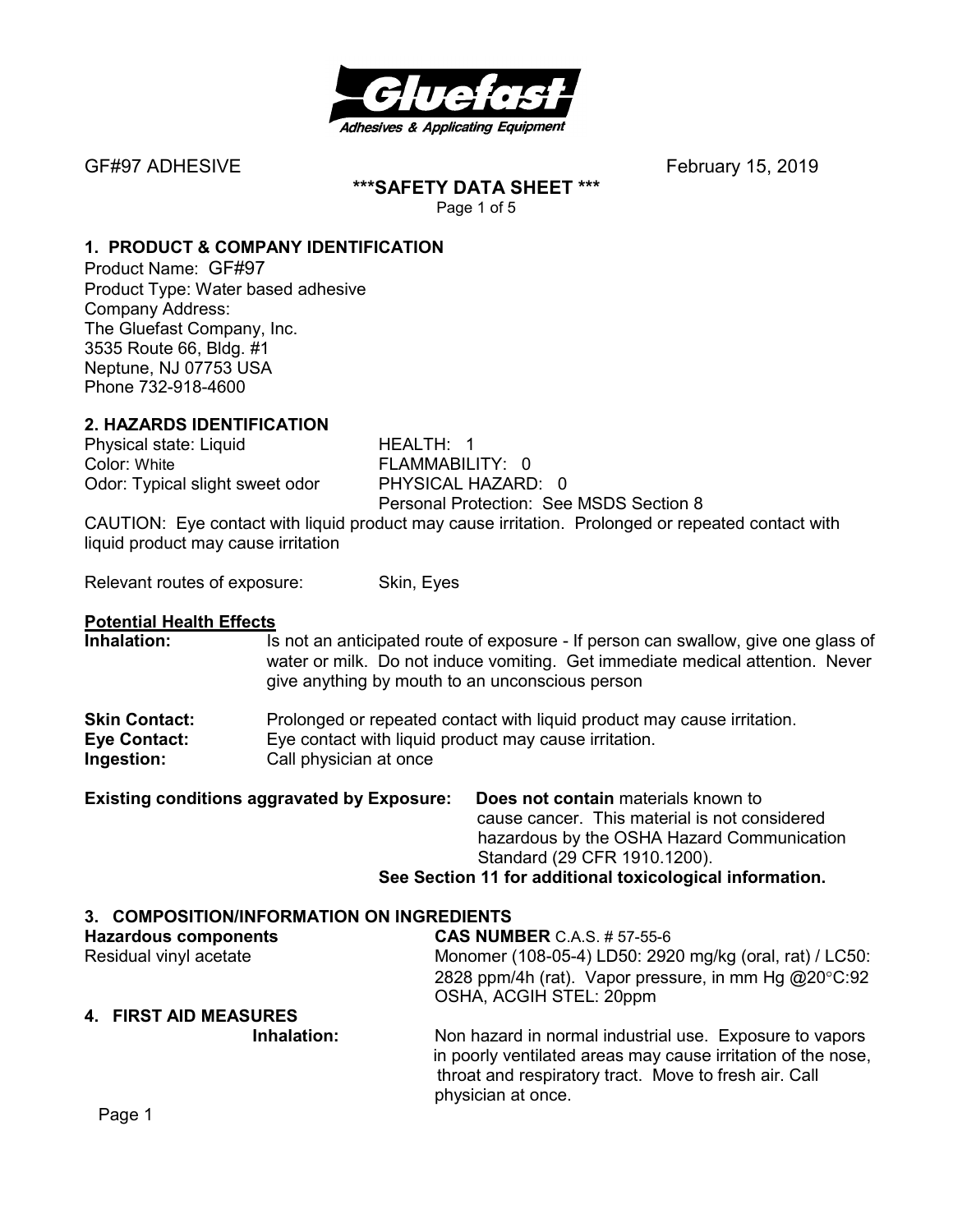

GF#97 ADHESIVE *CF#97 ADHESIVE* 

# **\*\*\*SAFETY DATA SHEET \*\*\***

Page 2 of 5

| <b>Skin contact:</b>                    |           | Prolonged or repeated contact with liquid may cause irritation. Wash affected<br>area with soap and water. Launder contaminated clothing before reuse.                                                      |
|-----------------------------------------|-----------|-------------------------------------------------------------------------------------------------------------------------------------------------------------------------------------------------------------|
| Eye contact:                            | persists. | Flush immediately with water for 15 minutes. Consult a physician if irritation                                                                                                                              |
| Ingestion:                              |           | Not an anticipated route of exposure. Small amounts are not anticipated to be<br>harmful. Do not induce vomiting. Get immediate medical attention. Never give<br>anything by mouth to an unconscious person |
| <b>5. FIRE FIGHTING MEASURES</b>        |           |                                                                                                                                                                                                             |
| <b>Flash point:</b>                     |           | Non applicable                                                                                                                                                                                              |
| Auto ignition temperature:              |           | Not applicable                                                                                                                                                                                              |
| Flammable/Explosive limits - lower:     |           | Not applicable                                                                                                                                                                                              |
| Flammable/Explosive limits - upper:     |           | Not applicable                                                                                                                                                                                              |
| Extinguishing media:                    |           | Non- flammable in liquid state; use water spray (fog), foam,                                                                                                                                                |
|                                         |           | dry chemical or carbon dioxide on dried product.                                                                                                                                                            |
| <b>Special firefighting procedures:</b> |           | Fire fighters should wear positive pressure self-contained                                                                                                                                                  |
|                                         |           | breathing apparatus (SCBA). Wear full protective clothing.                                                                                                                                                  |
| Unusual fire or explosion hazards:      |           | There is the possibility of pressure build-up in closed                                                                                                                                                     |
|                                         |           | containers when heated. Water spray may be used to cool                                                                                                                                                     |
|                                         |           | the containers.                                                                                                                                                                                             |
| <b>Hazardous combustion products:</b>   |           | Incomplete combustion can yield low molecular weight                                                                                                                                                        |
|                                         |           | hydrocarbons, carbon monoxide.                                                                                                                                                                              |
| 6. ACCIDENTAL RELEASE MEASURES          |           |                                                                                                                                                                                                             |
|                                         |           | Dike if necessary, contain spill with inert absorbent and                                                                                                                                                   |
|                                         |           | transfer to containers for disposal. Keep spilled product                                                                                                                                                   |
|                                         |           | out of sewers, watersheds or water systems                                                                                                                                                                  |
| <b>Environmental precautions:</b>       |           | Do not allow material to contaminate ground water system.                                                                                                                                                   |
|                                         |           | No special environmental precautions required.                                                                                                                                                              |
| <b>Clean-up methods:</b>                |           | Spills should be taken up with suitable                                                                                                                                                                     |
|                                         |           | absorbent and placed in containers. Spill area                                                                                                                                                              |
|                                         |           | can be washed with water; collect wash water for                                                                                                                                                            |
|                                         |           | approved disposal. Do not flush to storm sewer or                                                                                                                                                           |
|                                         |           | waterway. Contact state or town municipalities for                                                                                                                                                          |
|                                         |           | proper disposal instructions.                                                                                                                                                                               |
| 7. HANDLING AND STORAGE                 |           |                                                                                                                                                                                                             |
| Handling:                               |           | Store at room temperature. Rotate stock using                                                                                                                                                               |
|                                         |           | oldest material first.                                                                                                                                                                                      |
| Storage:                                |           | Shelf life six months. KEEP FROM                                                                                                                                                                            |
|                                         |           | <b>FREEZING. LIMITED FREEZE THAW</b>                                                                                                                                                                        |
|                                         |           | STABILITY! If product freezes allow to thaw                                                                                                                                                                 |
|                                         |           | and stir well.                                                                                                                                                                                              |
|                                         |           |                                                                                                                                                                                                             |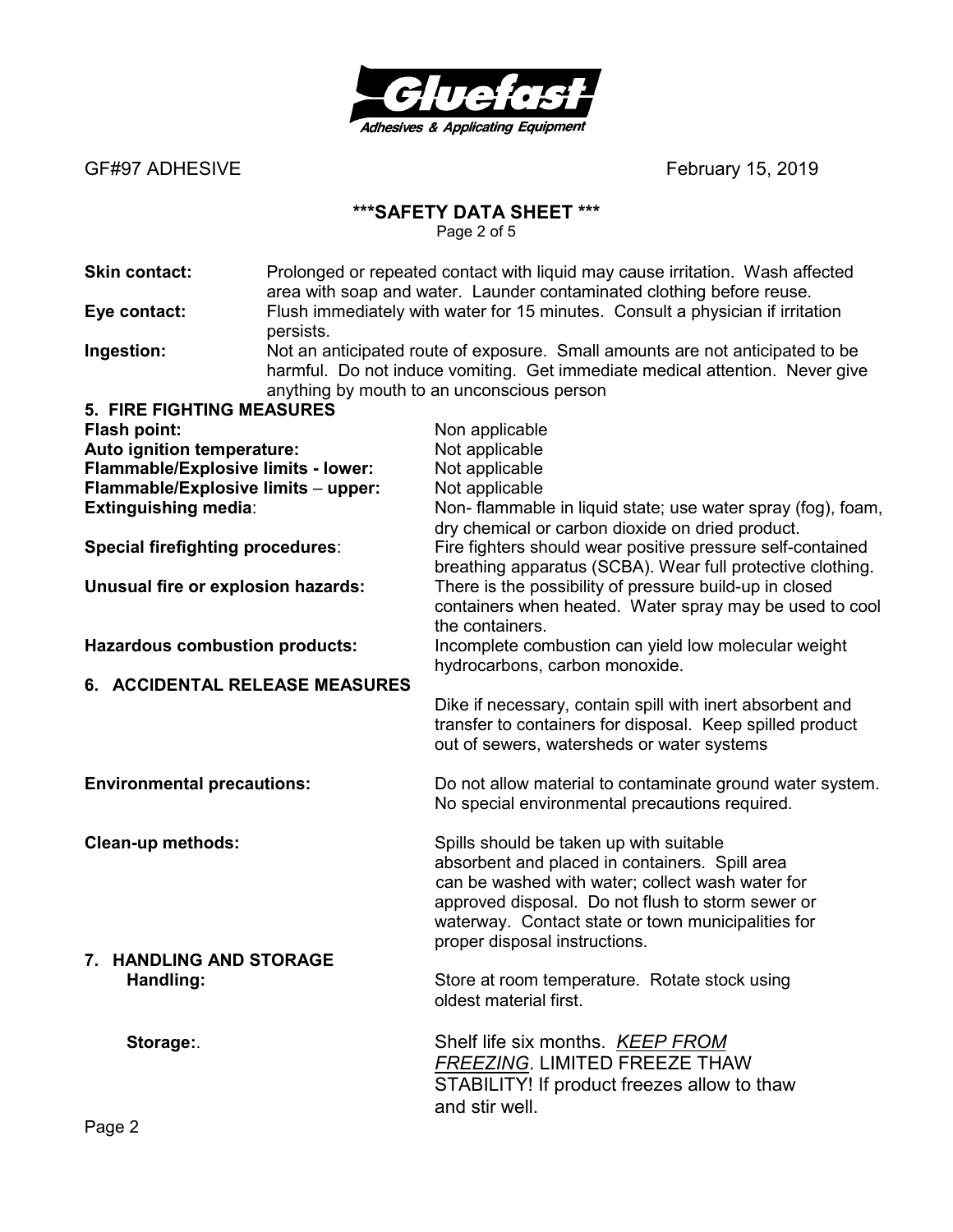

GF#97 ADHESIVE *FEBREF497 ADHESIVE February 15, 2019* 

# **\*\*\*SAFETY DATA SHEET \*\*\***  Page 3 of 5

## **8. EXPOSURE CONTROLS/PERSONAL PROTECTION**

**Employers should complete an assessment of all workplaces to determine the need for, and selection of, proper exposure controls and protective equipment for each task performed.** 

| <b>Hazardous components</b>         | <b>ACGIH TLV</b>                                                                   |      | <b>OSHA PEL AIHA WEEL OTHER</b>                                                                                                                                                                                     |      |
|-------------------------------------|------------------------------------------------------------------------------------|------|---------------------------------------------------------------------------------------------------------------------------------------------------------------------------------------------------------------------|------|
| None                                | None                                                                               | None | None                                                                                                                                                                                                                | None |
| <b>Engineering controls:</b>        |                                                                                    |      | General room ventilation is usually adequate. Local<br>exhaust ventilation is recommended when general<br>ventilation is not sufficient to control airborne                                                         |      |
| <b>Respiratory protection:</b>      | contamination.                                                                     |      | No personal respiratory protective equipment normally<br>required. Where the potential exists for exposure to<br>decomposition products due to heating or elevated<br>temperatures, wear NIOSH approved respiratory |      |
| <b>Eyeface protection:</b>          | for respiratory use (29 CFR 1910.134).<br>splashing or spraying of product exists. |      | protection as appropriate. Observe OSHA regulations<br>Safety goggles or safety glasses with side shields. Full<br>face protection should be used if the potential for                                              |      |
| <b>Skin protection:</b>             | protective clothing.                                                               |      | Use impermeable gloves and protective clothing as<br>necessary to prevent skin contact. Wear suitable                                                                                                               |      |
| 9. PHYSICAL AND CHEMICAL PROPERTIES |                                                                                    |      |                                                                                                                                                                                                                     |      |
| <b>Physical state:</b>              | Liquid                                                                             |      |                                                                                                                                                                                                                     |      |
| Color:                              | White                                                                              |      |                                                                                                                                                                                                                     |      |
| Odor:                               | Typical slight sweet odor                                                          |      |                                                                                                                                                                                                                     |      |
| <b>Odor threshold:</b>              | Not available                                                                      |      |                                                                                                                                                                                                                     |      |
| Ph:                                 | $6 - 7$                                                                            |      |                                                                                                                                                                                                                     |      |
| <b>Vapor Pressure:</b>              | Not applicable                                                                     |      |                                                                                                                                                                                                                     |      |
| <b>Boiling Point/range:</b>         | $>212F$                                                                            |      |                                                                                                                                                                                                                     |      |
| <b>Freezing Point/range:</b>        | Below 32°F                                                                         |      |                                                                                                                                                                                                                     |      |
| Specific gravity:                   | 1.080                                                                              |      |                                                                                                                                                                                                                     |      |
| Vapor density:                      | 0.62                                                                               |      |                                                                                                                                                                                                                     |      |
| <b>Flash Point:</b>                 | Not applicable                                                                     |      |                                                                                                                                                                                                                     |      |
| Flammable/Explosive limits - lower: | Not applicable                                                                     |      |                                                                                                                                                                                                                     |      |

**Flammable/Explosive limits – upper:** Not applicable Autoignition temperature: Not applicable **Evaporation rate:** 1 (Water)<br> **Solubility in water:** 1 Miscible **Solubility in water: Miscible** Miscible<br> **Partition coefficient (n-octanol/water)** Not available **Partition coefficient (n-octanol/water)** 

**VOC content:**  $\leq 0.5$  lb/gal

Page 3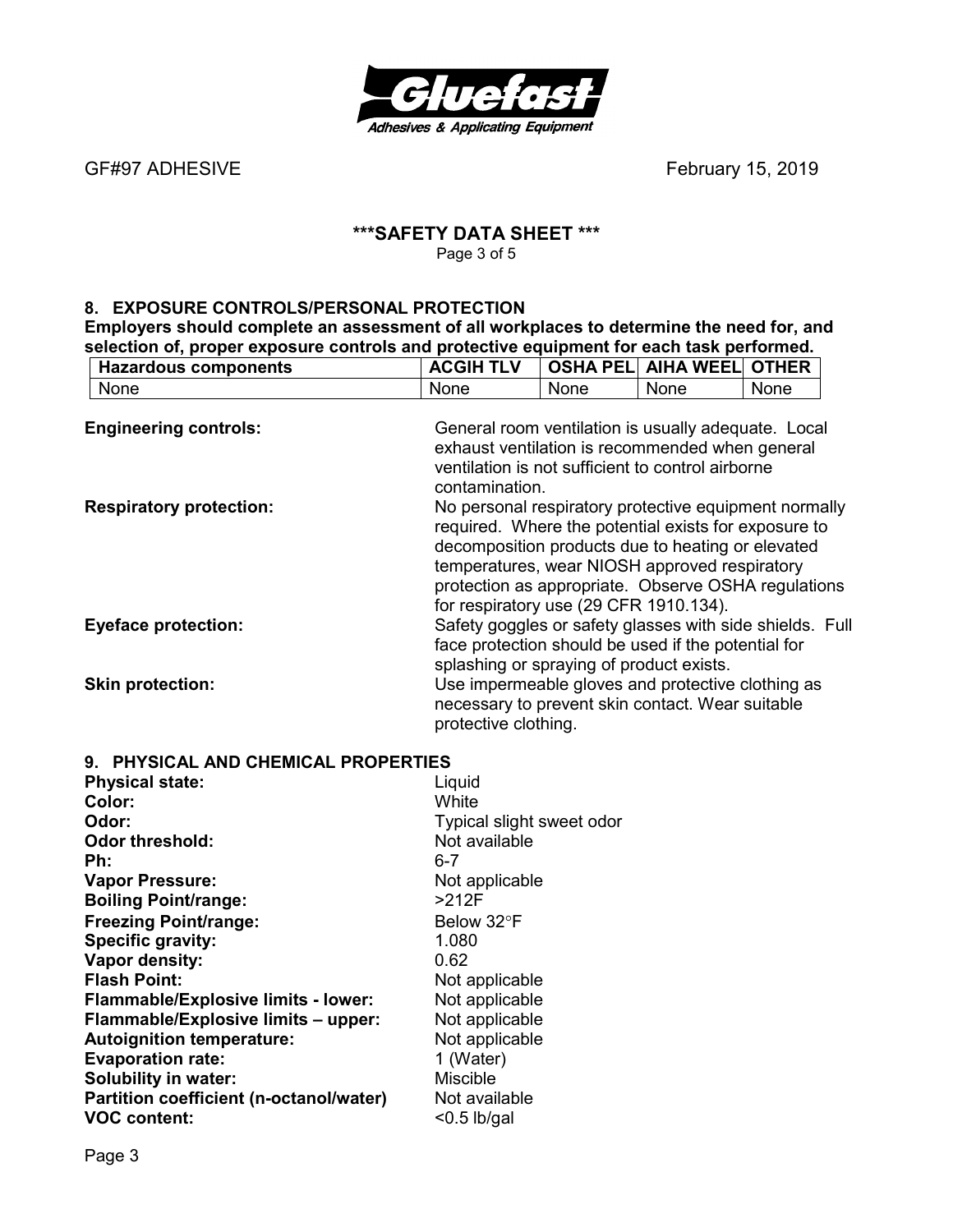

GF#97 ADHESIVEFebruary 15, 2019

# **\*\*\*SAFETY DATA SHEET \*\*\***

Page 4 of 5

# **10. STABILITY AND REACTIVITY**

| Stability                        | Stable                           |
|----------------------------------|----------------------------------|
| Hazardous reactions:             | Will not occur.                  |
| Hazardous decomposition products | Carbon Monoxide, carbon dioxide  |
| Incompatible materials:          | Materials that react with water. |
| Conditions to avoid:             | Do not freeze.                   |

#### **11. TOXICOLOGICAL INFORMATION**

| <b>Hazardous components</b> |      | NTB Carcinogen   IARC Carcinogen | <b>OSHA Carcinogen</b><br>(Specifically Regulated) |
|-----------------------------|------|----------------------------------|----------------------------------------------------|
| None                        | None | Vinyl Acetate                    | None                                               |
|                             |      |                                  |                                                    |
| <b>Hazardous components</b> |      | <b>Health Effects/</b>           |                                                    |
|                             |      | <b>Target Organs</b>             |                                                    |
| None                        |      | <b>None</b>                      |                                                    |

#### **12. ECOLOGICAL INFORMATION**

Ecological information: N/A

#### **13. DISPOSAL CONSIDERATIONS**

#### **Information provided is for unused product only.**

| Recommended method of disposal: | Legal disposition of waste is the responsibility of the<br>owner/generator of the waste. Applicable federal, state<br>and/or local regulations must be followed during |
|---------------------------------|------------------------------------------------------------------------------------------------------------------------------------------------------------------------|
|                                 | treatment, storage, or disposal of waste containing this<br>product.                                                                                                   |
| Hazardous waste number:         | Not a RCRA hazardous waste.                                                                                                                                            |

#### **14. TRANSPORT INFORMATION**

U.S. Department of Transportation Ground (49 CFR)

| Proper shipping name:                                                                     | GF97GL, GF97PL, GF97DR                |
|-------------------------------------------------------------------------------------------|---------------------------------------|
| Hazard class or division:                                                                 | None                                  |
| Identification number:                                                                    | <b>None</b>                           |
| Packing group:                                                                            | Carton, 5-gallon pail, 55 gallon drum |
| Product is not regulated, non hazardous and not restricted for transport by air or water. |                                       |

Page 4